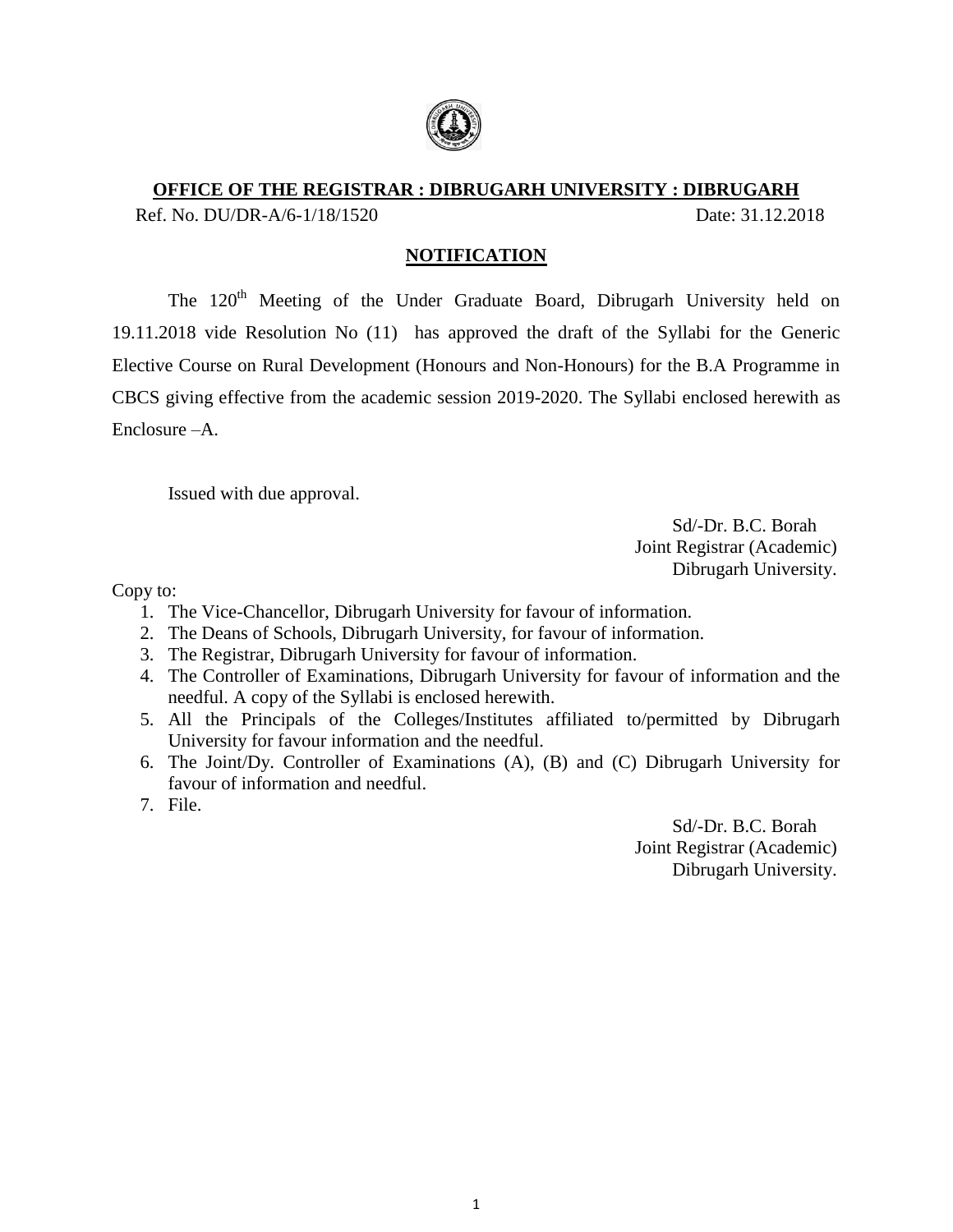*Annexure- A*

# **Syllabi of B.A. (Three Year Degree Course) Rural Development (Generic Elective Course) DIBRUGARH UNIVERSITY DIBRUGARH**

#### **COURSE TITLE : FUNDAMENTALS OF RURAL DEVELOPMENT PAPER CODE: GE – RD1 Marks – 100 (80+20)**

#### **Objective:**

The objective of the course is to give a theoretical background about the subject of Rural Development along with the prospects of its dimensions.

| Unit         | <b>Contents</b>                                                                                                                                                                                                                                                      | No. of<br>lecture<br>hours | No.<br>of<br>tutorials<br>$(1$ tutorial=2<br>hours) | <b>Marks</b> |
|--------------|----------------------------------------------------------------------------------------------------------------------------------------------------------------------------------------------------------------------------------------------------------------------|----------------------------|-----------------------------------------------------|--------------|
| $\mathbf{I}$ | Concept of Development and growth in general,<br>Distinction between growth and Development,<br>Development,<br>Measures<br>Indicators<br>of<br>of<br>Development - HDI; Poverty and inequality -<br>Concepts and measures.                                          | $\overline{15}$            |                                                     | 16           |
| $\mathbf{I}$ | Concept of Rural Development, Scope of Rural<br>Development, Causes of Rural Backwardness,<br>Significance of Rural Development, Constraints of<br>Rural Development, 'Big Push'<br>theory of<br>Development.                                                        | 15                         | R                                                   | 16           |
| Ш            | Paradigms of Rural Development- Lewis Model of<br>Economic Development, Fei-Rani's Model, Rural-<br>Urban Migration - Harris-Todaro Model, Nurkse's<br>theory, , Myrdal's thesis of 'Spread and Backwash<br>Effects', Gandhian Model of Rural Development            | 15                         | R                                                   | 16           |
| IV           | Important issues in Rural Development- Human<br>Resource Development in Rural Development,<br>Sustainable Rural Development, Poverty<br>and<br>Development<br>Rural<br>Unemployment,<br>and<br>Environmental<br>Protection,<br>Participatory<br>rural<br>development | 15                         | R                                                   | 16           |
| V            | Rural development Experiences in Asian countries -<br>Significance of Rural Development in Asian<br>Countries, Rural Development in China and<br>Bangladesh, Approaches to Rural Development in<br>India.                                                            | 15                         | R                                                   | 16           |
| <b>Total</b> |                                                                                                                                                                                                                                                                      | 75                         | 15                                                  |              |

- 1. Singh, Katar. : Rural Development Principles, Policies and Management, Sage Publications. New Delhi
- 2. Reddy, Venkata, K. : Agriculture and Rural Development (A Gandhian Perspective), Himalaya Publishing House.
- 3. Sundaram, Satya, I. : Rural Development, Himalaya Publishing
- 4. Gerald, Meir. : Leading Issues in Rural Development, Oxford University Press, New Delhi
- 5. Todaro, Michael P.: Economic Development, Pearson Education.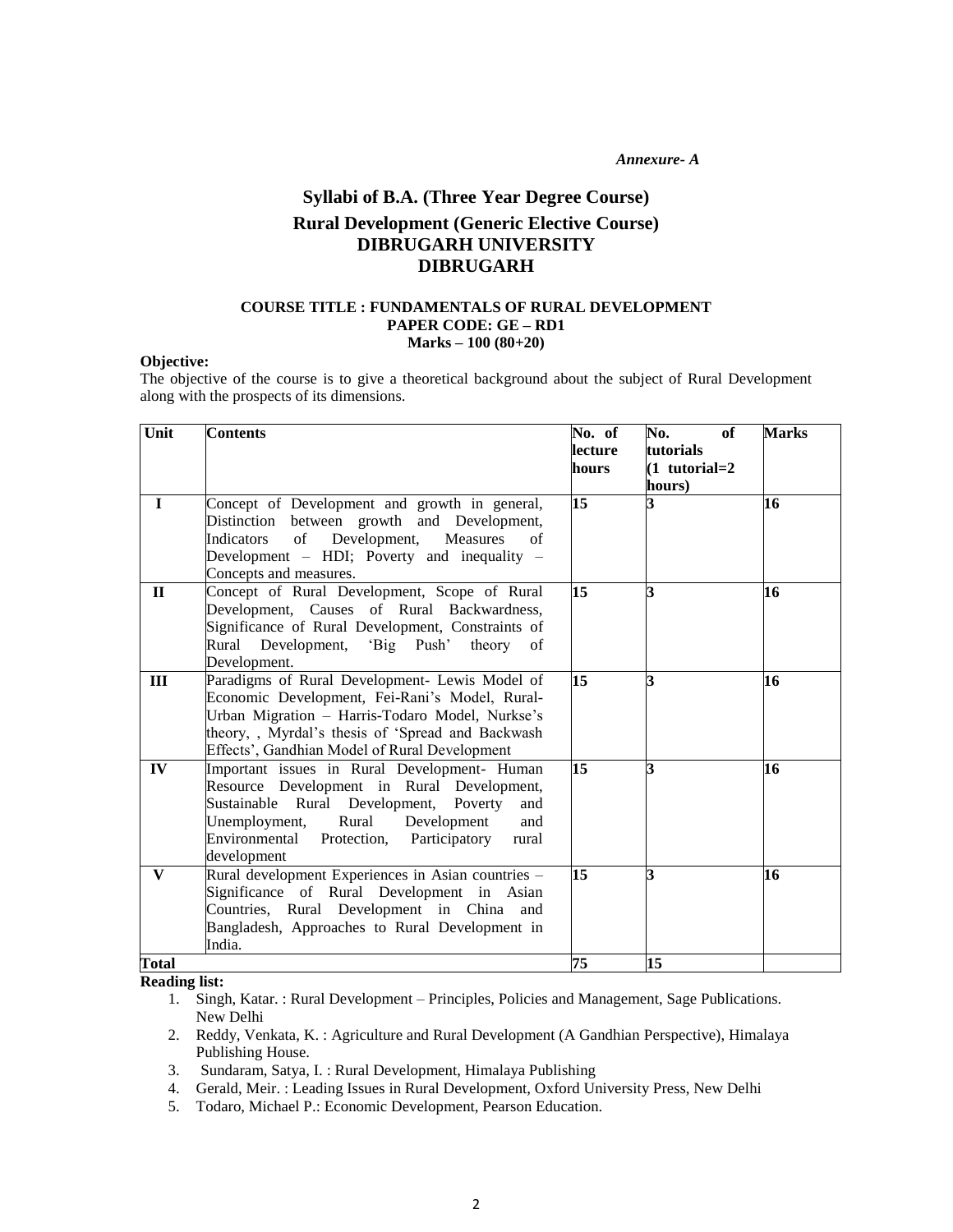#### **COURSE TITLE : RURAL ECONOMY OF INDIA PAPER CODE: GE – RD2 Marks – 100 (80+20)**

#### **Objective:**

The objective of the course is to give an idea on various aspects of rural economy of India and their role in development of rural economy.

| Unit         | <b>Contents</b>                                                                                                                                                                                                                                                                                                                                                                                        | No. of<br>lecture<br>hours | No.<br>of<br>tutorials<br>$(1$ tutorial=2<br>hours) | <b>Marks</b> |
|--------------|--------------------------------------------------------------------------------------------------------------------------------------------------------------------------------------------------------------------------------------------------------------------------------------------------------------------------------------------------------------------------------------------------------|----------------------------|-----------------------------------------------------|--------------|
| $\mathbf I$  | Economic Structure of Rural India: Degree of<br>Ruralisation in India, Asset Distribution, Income<br>Distribution, Composition of rural work force.<br>Alternative Occupations in Rural Areas: Dairying,<br>Poultry, Fishery, Horticulture, Rural Non Farm<br>Sector                                                                                                                                   | 15                         | 3                                                   | 16           |
| $\mathbf{I}$ | Agriculture and Economic Development, Agricultural<br>Development under the Plans, Organizational<br>Aspects of Agriculture: Land Reforms, Green<br>Revolution, Cropping Pattern, Dry Land Farming,<br>Agriculture Finance and Marketing, Information<br>Technology in Agriculture, Organic farming -<br>agriculture, WTO<br>sustainable<br>Agreement<br>on<br>Agriculture and implications for India. | $\overline{15}$            | 3                                                   | 16           |
| III          | Rural Industrialization- Concept, Importance of Rural<br>Industrialization, Village and Cottage Industries,<br>Policies and Programmes for the Development of<br>Rural Industries, Rural Industrial Sectors: Handloom,<br>Handicrafts etc.                                                                                                                                                             | 15                         | 3                                                   | 16           |
| IV           | Unemployment and Underemployment in Rural<br>Areas- Problems, Causes; Poverty- Causes of Rural<br>Poverty, Poverty alleviation programmes in India-<br>Success and Failure analysis, Poverty alleviation<br>through Micro Finance and SHGs, Empowerment of<br>Rural Women through Self Help Groups, Mahatma<br>Gandhi National Rural Employment Guarantee Act<br>(MGNREGA).                            | 15                         | 3                                                   | 16           |
| $\bf V$      | Rural Credit - Sources of Credit, Institutional and<br>Non Instititutional, Institutional Credit for Rural<br>Development<br>in<br>India,<br>Commercial<br>Banks,<br>Cooperative Banks, NABARD, Rural Insurance.                                                                                                                                                                                       | $\overline{15}$            | 3                                                   | 16           |
| <b>Total</b> |                                                                                                                                                                                                                                                                                                                                                                                                        | 75                         | 15                                                  |              |

- 1. Sundaram, Satya,I.: Rural Development, Himalaya Publishing
- 2. Desai Vasant.: Rural Development- Programmes and Strategies, Himalaya Publishing House, Mumbai
- 3. Mukundan, N.: Rural Development and Poverty Eradication in India, New Century, New Delhi
- 4. Soni, R.N.: Leading Issues in Agriculture Economics,Vishal Publishing Company
- 5. Reddy,Venkata.K.: Agriculture and Rural Development (A Gandhian Perspective), Himalaya Publishing House.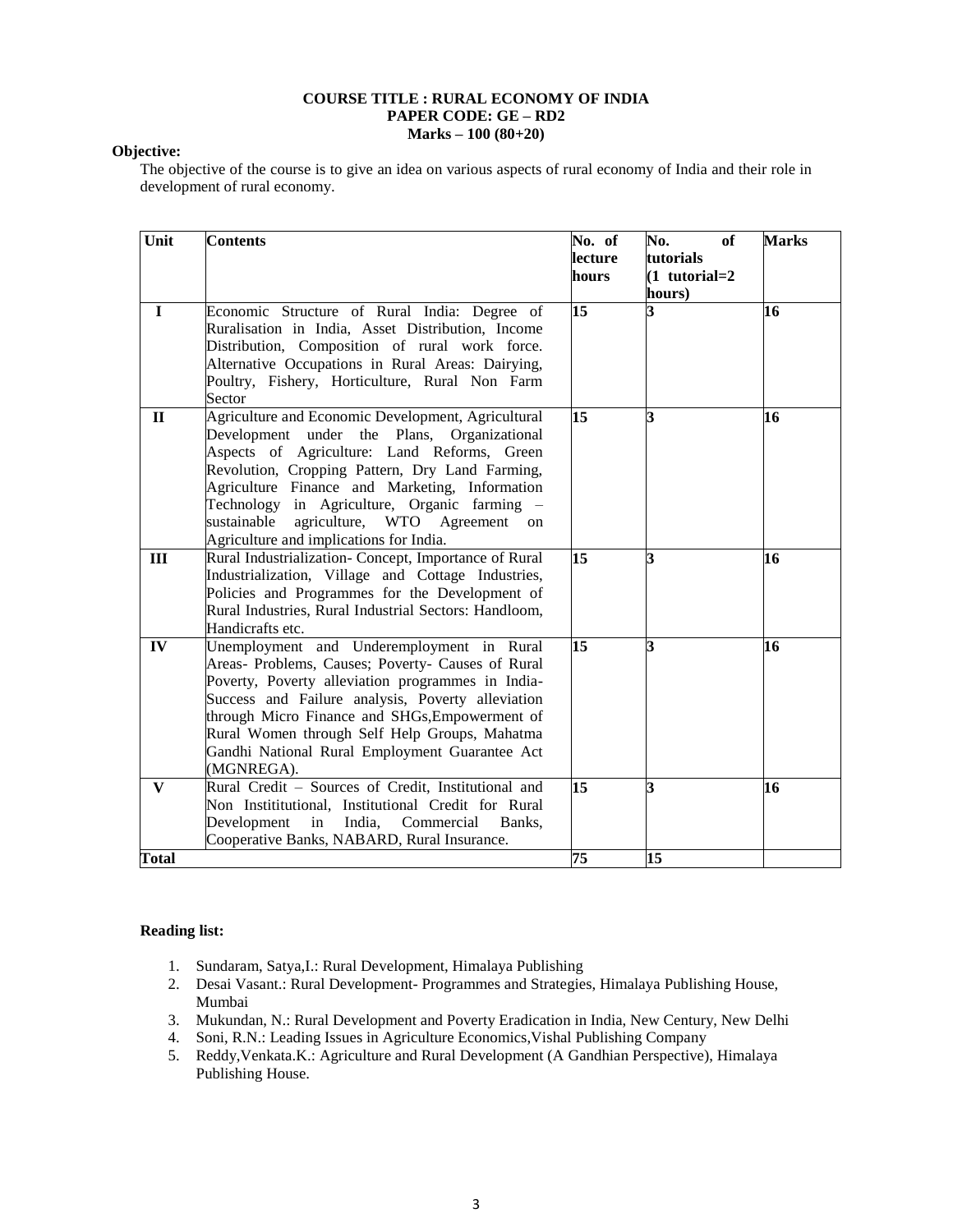#### **COURSE TITLE : RURAL SOCIETY OF INDIA PAPER CODE: GE – RD3 Marks – 100 (80+20)**

#### **Objective:**

The objective of the course is to give a brief outline on social sector of rural India along with their status and problems.

| Unit         | <b>Contents</b>                                                                                                                                                                                                                                       | No. of<br>lecture<br>hours | No.<br>of<br>tutorials<br>$(1$ tutorial=2<br>hours) | <b>Marks</b> |
|--------------|-------------------------------------------------------------------------------------------------------------------------------------------------------------------------------------------------------------------------------------------------------|----------------------------|-----------------------------------------------------|--------------|
| $\mathbf{I}$ | Rural Social Structure - Rural Social Institutions:<br>Family, Marriage, Kinship, Religion, Caste System,<br>Caste and Economic Inequalities                                                                                                          | 15                         |                                                     | 16           |
| $\mathbf{I}$ | Population Growth in India, Analysis of Trends and<br>Changes in the Composition of Rural Population,<br>Demographic features of rural population in India,<br>Child Marriage, Rural out migration                                                    | 15                         | R                                                   | 16           |
| III          | Education in Rural areas, Education with emphasis<br>on Primary, Adult and Community Education,<br>Development of Rural Women and Children- Status<br>and Development Strategies                                                                      | 15                         | R                                                   | 16           |
| IV           | Health Status in Rural India, Infant, Child and<br>Maternal Mortality, Health Services in Rural Areas,<br>Structure, Accessibility, Maternal and Child Health,<br>National Health Policy of India, National Health<br>Mission (NHM)                   | 15                         | R                                                   | 16           |
| V            | Housing in Rural Areas – Problems of rural Housing, 15<br>Problems of Drinking water and Sanitation in Rural areas,<br>Government Schemes for improvement, Rural Housing<br>Schemes of Govt. of India, Schemes for rural<br>electrification in India. |                            | R                                                   | 16           |
| <b>Total</b> |                                                                                                                                                                                                                                                       | 75                         | 15                                                  |              |

- 1. Karalay, G.N.: Integrated Rural Development, Concept Publishing company
- 2. Lingaiah, K.: Rural Development in India, Kalayani Publishers.
- 3. Desai Vasant.: Rural Development- Programmes and Strategies, Himalaya Publishing House, Mumbai
- 4. Sundaram, Satya,I.: Rural Development, Himalaya Publishing House.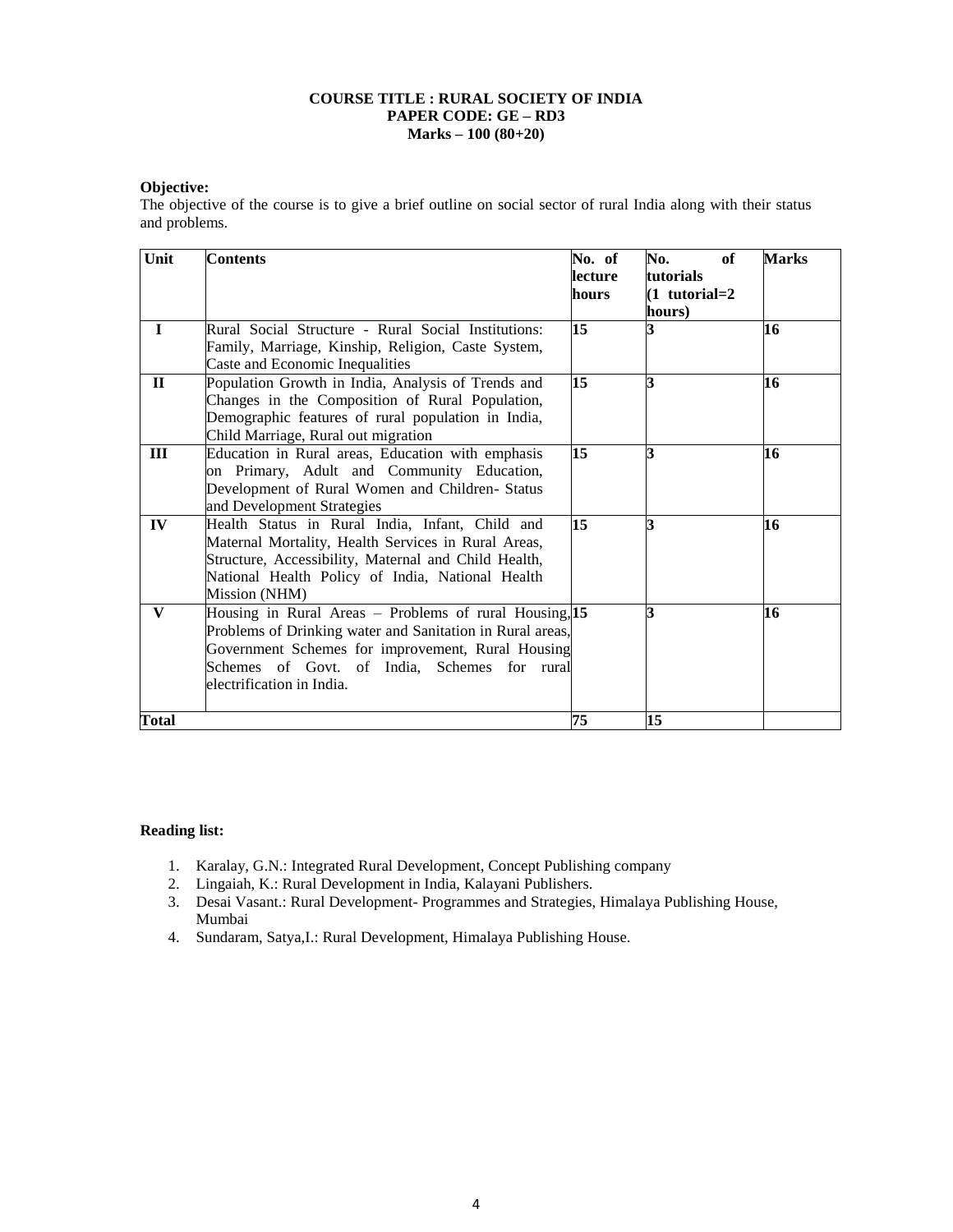#### **COURSE TITLE: RURAL DEVELOPMENT PROGRAMMES AND INSTITUTIONS IN INDIA PAPER CODE: GE – RD4 Marks – 100 (80+20)**

#### **Objective:**

The objective of the course is to impart knowledge to the learners on various rural development programmes currently operated in India which will enable the learners to assess their achievements. The course acquaints the learners with the different strategies adopted by different Rural Development Institutions in India

| Unit         | <b>Contents</b>                                                                                                                                                                                                                                                                                                                                                                                                                                                                                                                                 | No. of<br>lecture<br>hours | No.<br><b>of</b><br>tutorials<br>$(1$ tutorial=2<br>hours) | <b>Marks</b> |
|--------------|-------------------------------------------------------------------------------------------------------------------------------------------------------------------------------------------------------------------------------------------------------------------------------------------------------------------------------------------------------------------------------------------------------------------------------------------------------------------------------------------------------------------------------------------------|----------------------------|------------------------------------------------------------|--------------|
| L            | Area based and Beneficiary oriented Programmes,<br>Ongoing Self Employment and Wage Employment<br>programs, Poverty alleviation Programmes, Rural<br>Infrastructural<br>Development<br>programmes.<br>Programmes relating to Rural Electrification, Rural<br>Housing,<br>Information<br>Transport,<br>Rural<br>and<br>Communication Technology.                                                                                                                                                                                                 | $\overline{15}$            | 3                                                          | 16           |
| $\mathbf{I}$ | development<br>Other<br>programmes-<br>Wasteland<br>Development, Watershed development programmes,<br>Community<br>social<br>forestry,<br>Development<br>Programmes, Development Progrmmes for SC, ST<br>and Underprivileged Group, Rural social sector<br>development programmes- Health care and family<br>welfare<br>programmes,<br>NRHM,<br>Development<br>Programmes for Rural Women and Rural children,<br>Janani Suraksha Yojana, National Nutrition Mission,<br>Drinking water and sanitation programmes, NRHM,<br>Sarva Sikha Mission. | 15                         | 3                                                          | 16           |
| Ш            | Concept of Decentralized Planning and it's<br>Governance, Panchayati Raj Institutions - Evolution,<br>Structure, Functions, 73 <sup>rd</sup> Amendment, Role of<br>Panchayati Raj System in Rural Development in<br>India. Rural Development Policy, Rural Development<br>policy in India, Strategies for Rural Development                                                                                                                                                                                                                     | 15                         | 3                                                          | 16           |
| IV           | Rural Development policies and Strategies-Need for a<br>Non Governmental<br>Organizations<br>(NGO):<br>Concept,<br>Structure,<br>Funding, Problems<br>and Limitations, Community Based Organizations:<br>Watershed Committees, Village Forest Committees, Role<br>of CBOs in Sustainable Rural Development.                                                                                                                                                                                                                                     | 15                         | 3                                                          | 16           |
| V            | Cooperative Institutions- Concept and Principles of<br>Cooperation, Cooperative Movement in India, Types<br>and Working<br>of Rural<br>Cooperatives-<br>Credit<br>Cooperatives,<br>Marketing<br>Cooperatives,<br>Micro<br>Finance Institutions and Empowerment of Poor and<br>Marginalized especially women, Formation of SHG,<br>Role of Rashtriya Mahila Khosh and CAPART.                                                                                                                                                                    | 15                         | 3                                                          | 16           |
| <b>Total</b> |                                                                                                                                                                                                                                                                                                                                                                                                                                                                                                                                                 | 75                         | $\overline{15}$                                            |              |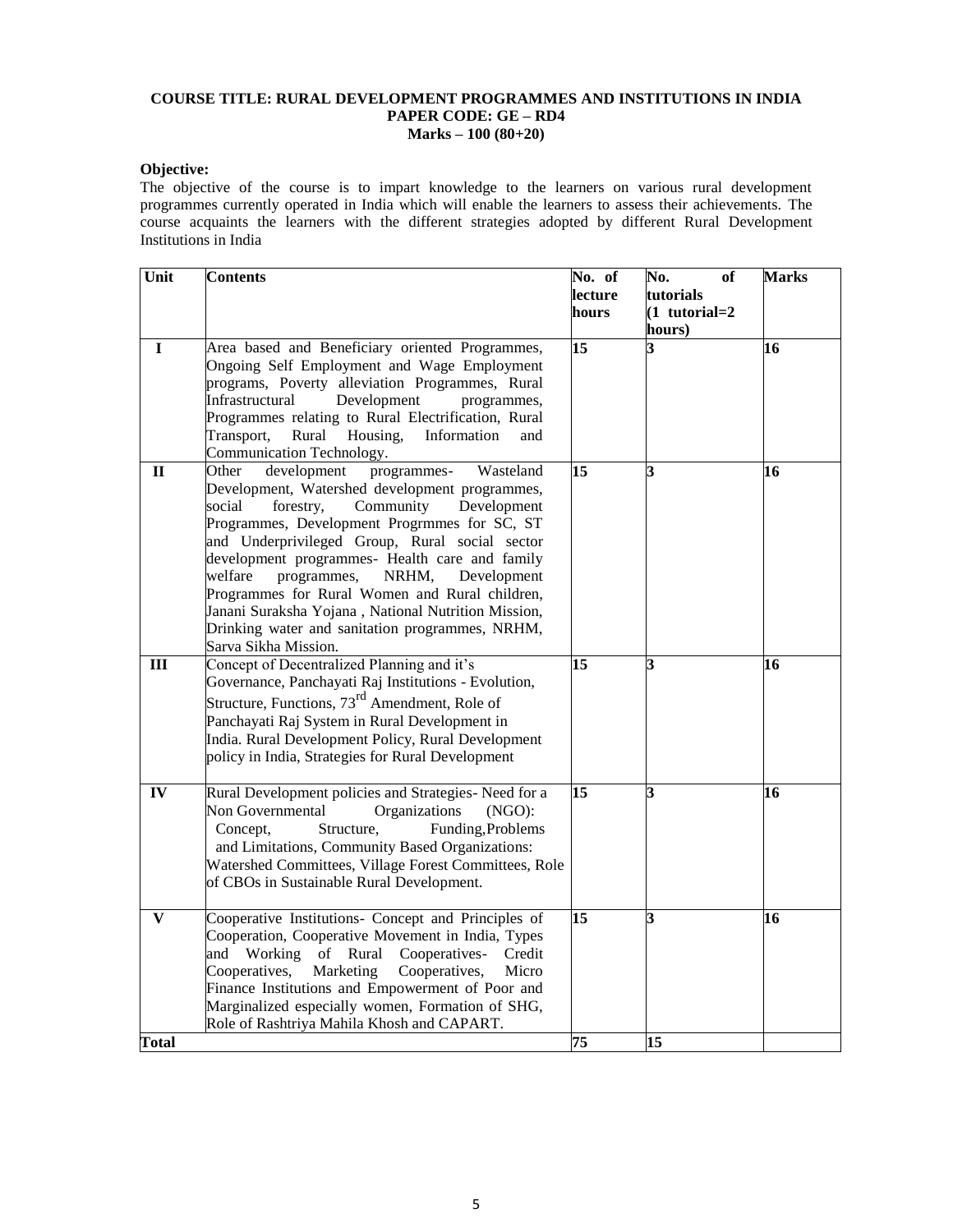- 1. Singh, Katar. : Rural Development Principles, Policies and Mangaement. Sage Publications. New Delhi
- 2. Desai, Vasant. : Rural Development- Programmes and Strategies ,Himalaya Publishing House, Mumbai
- 3. Sundaram, Satya,I. : Rural Development, Himalaya Publishing
- 4. Mukundan, N. : Rural Development and Poverty Eradication in India, New Century, New Delhi
- 5. Karalay, G.N.: Integrated Rural Development, Concept Publishing company